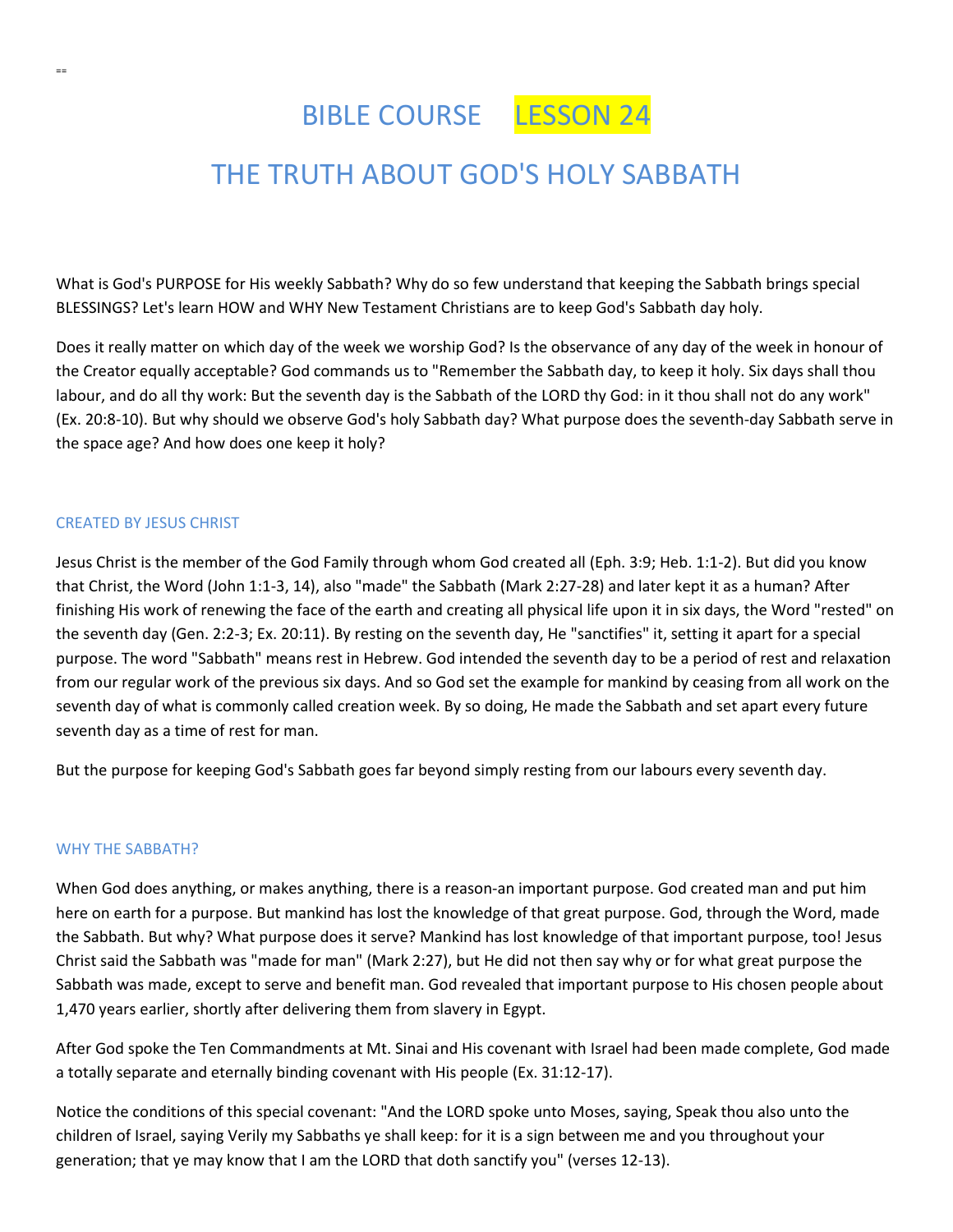Here, then, is the purpose of the Sabbath. It is a "sign." A sign is a badge, symbol or token of identity. God commanded His people to keep His Sabbath as a sign to identify WHO is their God!

God gave man His Sabbath for the purpose of keeping mankind in the true knowledge and true worship of the true God. The Sabbath points back to the creation of the present physical world (Ex. 20:1 1; 31:17), and creation is proof of God's existence. The very day God set aside for assembly and worship points as a memorial to WHOM we are to worship-the Creator and Ruler of all that is!

But that is not all.

## SABBATH IDENTIFIES GOD'S PEOPLE

The Sabbath was also given as a sign to identify who are the people of God. Not only does the special covenant say, "...that ye may know that I am the LORD...... but "...that ye may know that I am the LORD that doth sanctify you" (Ex. 31:13).The word "sanctify" means to set apart for a holy use or purpose. On the seventh day of creation week, the Eternal sanctified-that is, He set apart for a holy use-the Sabbath day. The special Sabbath covenant also reveals that the Sabbath is a sign that the Eternal sanctifies His obedient people- sets them apart from other people-for His holy purpose. In Old Testament times, God's people were the tribes that composed the nation of Israel. In New Testament times, God's people are spiritual Israelites (Gal. 3:28-29) - those of His own Spirit-led Church-His Spirit begotten children. And they are being prepared by God for a holy use.

For these "first fruits" (James. 1:18) of God's Master Plan, the Sabbath foreshadows the completion of God's spiritual creation in them. It pictures their being BORN into the Kingdom or Family of God to be rulers and teachers of His Word in tomorrow's world (Rev. 5:10).

### THE TEST COMMANDMENT

In Exodus 16 we find that Sabbath keeping was a test of the Israelites obedience to God. God told Moses He was going to "prove them, whether they will walk in my law" (verse 4). God's sign is one we accept

voluntarily. But how many do you know who keep the seventh day Sabbath? It is obvious to the world when one keeps God's Sabbath. But most people don't want to be identified as being different from the world.

Many professing Christians are willing at least to acknowledge that the other nine commandments should be kept, but the one commandment they reject and refuse to keep is the Fourth! Therefore it is the crucial test of obedience, for it identifies those who have truly surrendered to God-who obey all of His commandments regardless of persecution or cost! God commands us to "Remember the Sabbath day, to keep it holy" (Ex. 20:8). God is giving us a TEST-an examination relevant to our entrance into eternal life in His Kingdom-every week! What kind of grade is God giving you?

Let's begin an in-depth study of this most important day of the week to make sure we are passing God's test.

### GOD'S SPECIAL CREATION FOR MAN

The seventh-day Sabbath was a unique creation. It was not until God's physical creation, including man, was complete that the Creator brought the Sabbath into existence. The plain truth about God's holy Sabbath day begins in the second chapter of Genesis.

1. On which day of what is commonly called creation week did God rest? Gen. 2:1-3; Ex. 20:11. Did God rest because He was tired from all the work He had done during the previous six days? Isaiah. 40:28.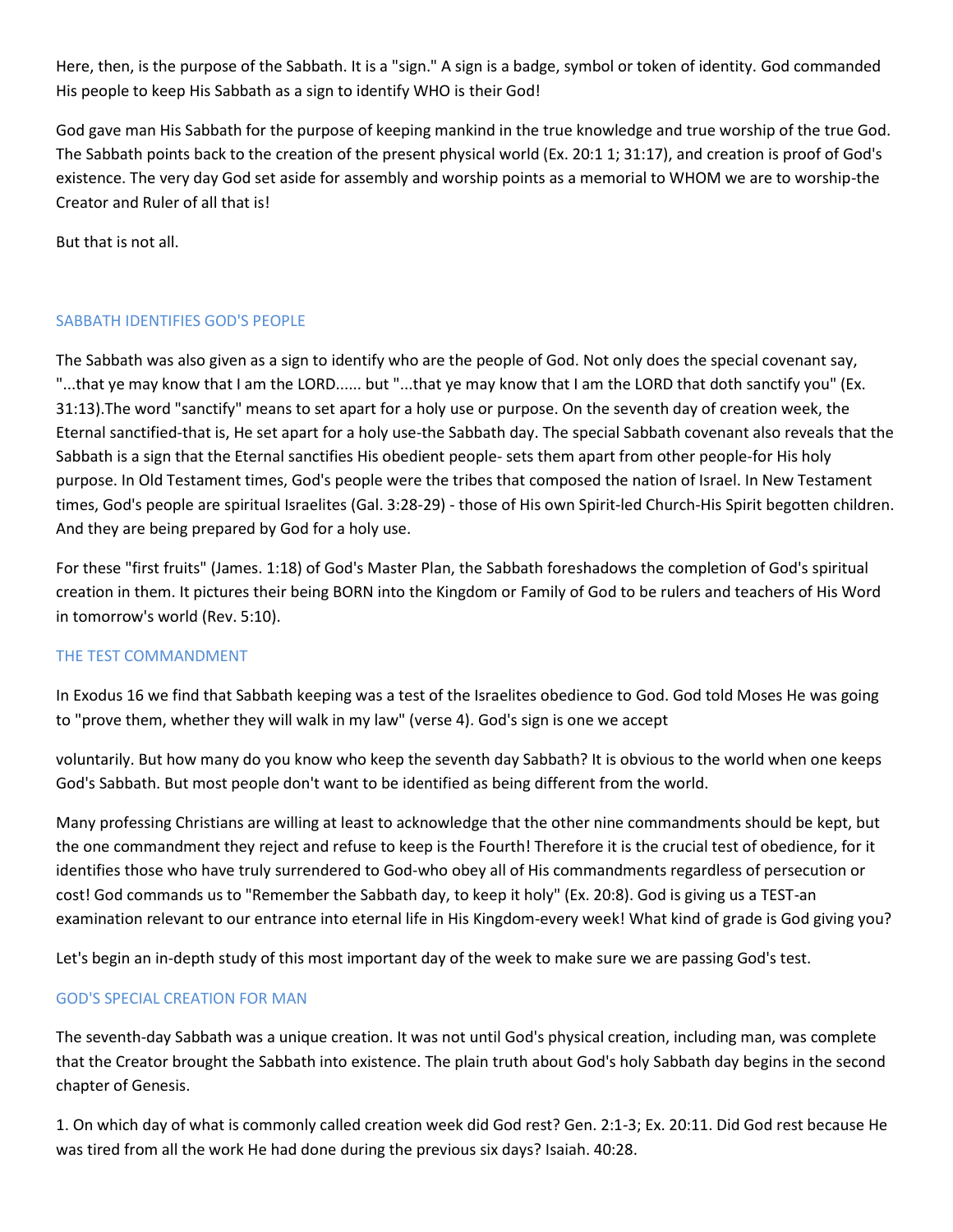Comment. God is composed of spirit and therefore never becomes tired. God created or "made" (Mark2:27) the Sabbath by resting, whereas all else was created and made by working. By resting on the seventh day, God also set an example for mankind to follow.

2. What did God do to the seventh day? Gen. 2:3.

Comment: Notice that God blessed the seventh day and sanctified it. By resting on the seventh day of creation week, God put His divine presence in it, making it holy. Therefore He set it apart from the other six days of the week for a holy use. In so doing, He also made every future seventh day of the week holy!

God established the Sabbath as the time from Friday sunset to Saturday sunset. Each week when that time arrives, we are in holy time! It is GOD'S time, not ours. God made it holy, and in the Fourth Commandment

He commands us to keep it holy!

3. Which member of the God Family made that first Sabbath? Col. 1:13-16; Mark 2:28. Is the seventh day Sabbath one of the Creator God's Holy Days? Isaiah. 58:13.

Comment. As we have proved conclusively from our studies with previous lessons, Jesus Christ was the Lord God who revealed Himself to ancient Israel throughout the Old Testament. God the Father created all things through Him. Jesus Christ is therefore "Lord of the Sabbath" because He made it. So the seventh-day Sabbath is the real "Lord's Day"!

4. For whom did Jesus say the Sabbath was made? Mark 2:27. Who would that include? Ex. 20:8-10,especially verse 10.

Comment: "The Sabbath was made for man," declared Jesus. Every seventh day from creation week was set apart by God as time to be specially observed by mankind, regardless of race or nationality. The Sabbath was made for Adam and all of his descendants, including everyone today! The seventh-day Sabbath was to benefit all who would ever live-if they would keep it as God intended.

5. How did God intend the Sabbath to benefit mankind? Deut. 5:14; Ex. 23:12. (Notice the words "rest" and "refreshed.")

Comment: The word "Sabbath" means rest in Hebrew, the language in which the Old Testament Scriptures were written. Physical rest and mental relaxation after a busy week are obvious reasons for keeping the seventh-day Sabbath. God knew humans would need periodic rest and change from work. But the purpose for keeping God's Sabbath goes far beyond simply resting on it and being refreshed physically.

6. Is the Sabbath also a reminder of God's creation? Ex. 20:8-11, especially verse 11.

Comment. Keeping God's seventh-day Sabbath every week reminds us that God is the Creator of all that exists, including all of humanity. Thus the Sabbath is a memorial of God's creation, which includes God's great spiritual purpose for creating mankind. As we will learn later in this lesson, the Sabbath also pictures our eventual spiritual birth as members in God's divine Family! God set aside a special or hallowed one-seventh of the week to be a reminder of Him as Creator and of His purpose for our existence. The Sabbath is time in which we can be spiritually rejuvenated by having close spiritual contact with God. It allows us time to think more about God, to pray to and worship Him (both in private and in fellowship with others), and to study the Bible to understand more about His awesome purpose for our lives and how to achieve it!

### SABBATH DAY MIRACULOUSLY REVEALED TO ISRAEL

From the time of creation week until the Exodus (more than 2,500 years later), we find no specific mention of the Sabbath in the Bible. Obviously, however, "righteous" Abel (Heb. 11:4), Enoch (who "pleased God"- verse 5), Noah (a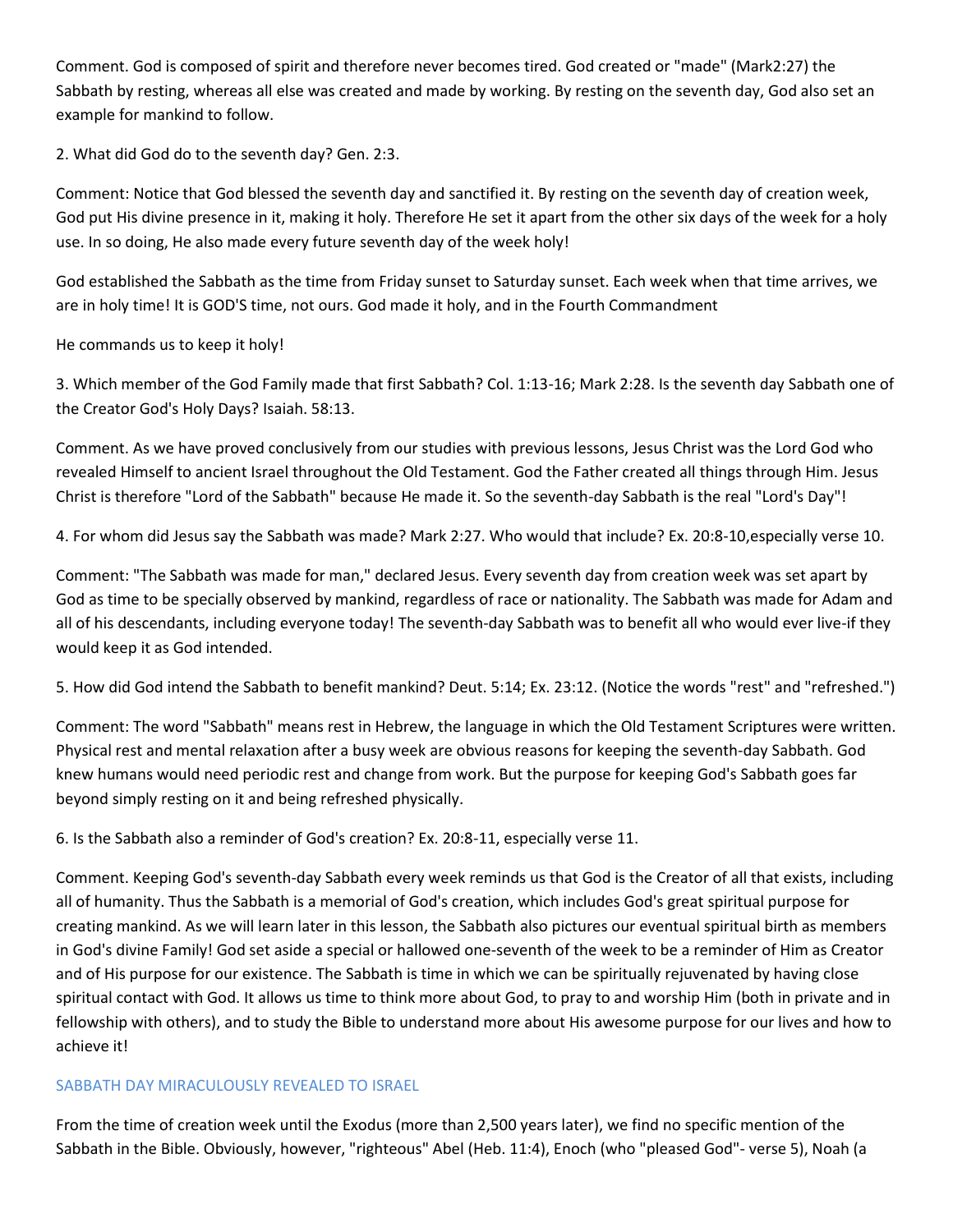"just man" and a "preacher of righteousness" Gen. 6:9; 2 Pet. 2:5), Abraham (the father of the faithful- Rom. 4:16), Isaac, Jacob, Joseph and others kept God's Sabbath. These men were righteous in God's sight, and righteousness is keeping God's commandments (Ps. 11 9:172). Let's especially notice the example of Abraham.

1 .Are we told that Abraham kept God's law, which would have included His seventh-day Sabbath? Gen. 26:5.

Comment: The patriarchs knew and kept God's law. God would not have inspired Moses to write that Abraham kept His commandments, statutes and laws if he had kept the wrong day for the Sabbath or had not kept it at all!

2. Was God confident that Abraham would teach his children to keep His law? Gen. 18:19.

Comment: Isaac kept the seventh-day Sabbath, since Sabbath keeping is a part of God's law-His way of life. Jacob (whom God later renamed Israel) also kept the Sabbath, following in his father Isaac's footsteps. However, by the time of Moses, their descendants, the Israelites, had lost much, if not most, of the knowledge of God's way. Recall that after the death of Joseph, the children of Israel became slaves in Egypt, a land in which time was not measured by weeks, but only by months and years. The Israelites were forbidden to worship the true God and forced to work seven days a week. For about a century, they were not permitted to keep the Sabbath.

But shortly after delivering them from Egypt, God made it absolutely clear to the Israelites exactly which day is His Sabbath by specially revealing it to them.

3. One month after leaving Egypt, and about two weeks before arriving at Mt. Sinai, where God thundered out the Ten Commandments, what did God promise to give the Israelites? Ex. 16:4. What did they call this bread? Verse 15. (Be sure to read all of this chapter before going any further).

4. Was the raining of this bread from heaven also to be a test of the Israelites' willingness to obey God? Verse

4, last part. (Notice that God's law existed before He spoke the Ten Commandments at Mt. Sinai.) Were they told not to save manna overnight for the next day? Verse 19. What happened to the manna the disobedient ones saved for the following day? Verse 20.

5. Were the Israelites to gather twice the normal amount of manna on Friday morning? Verse 5. Was this double portion to be enough for both Friday and Saturday, the seventh-day Sabbath? Verse 23.

6. Did the manna saved for the Sabbath stink and breed worms, as it did if saved overnight for any of the previous six days? Verse 24. Was that because God withheld manna from falling on the seventh day, and miraculously preserved the portions saved for the Sabbath? Verses 25-26.

7. But did some of the people disbelieve Moses and disobey God by trying to gather manna on the Sabbath? Verses 27-28. Did God again command them not to work on the Sabbath? Verse 29. What did the people finally do on the Sabbath? Verse 30.

Comment. The absence of manna on the seventh day identified exactly which day was the Sabbath on which the Israelites were to rest from all their labours. Thus God miraculously revealed His Sabbath day to them! Notice that God performed several miracles every week to point out the exact day of the Sabbath to the Israelites. He miraculously gave the people manna on the first six days of the week, including a double portion on the sixth day. And He preserved the leftover portion of Friday's manna so it could be eaten on the

Sabbath, since there would be none to gather on the seventh day, thereby giving the people rest from working

on His Holy Day. Every week God vividly reminded the Israelites of His seventh-day Sabbath. He performed these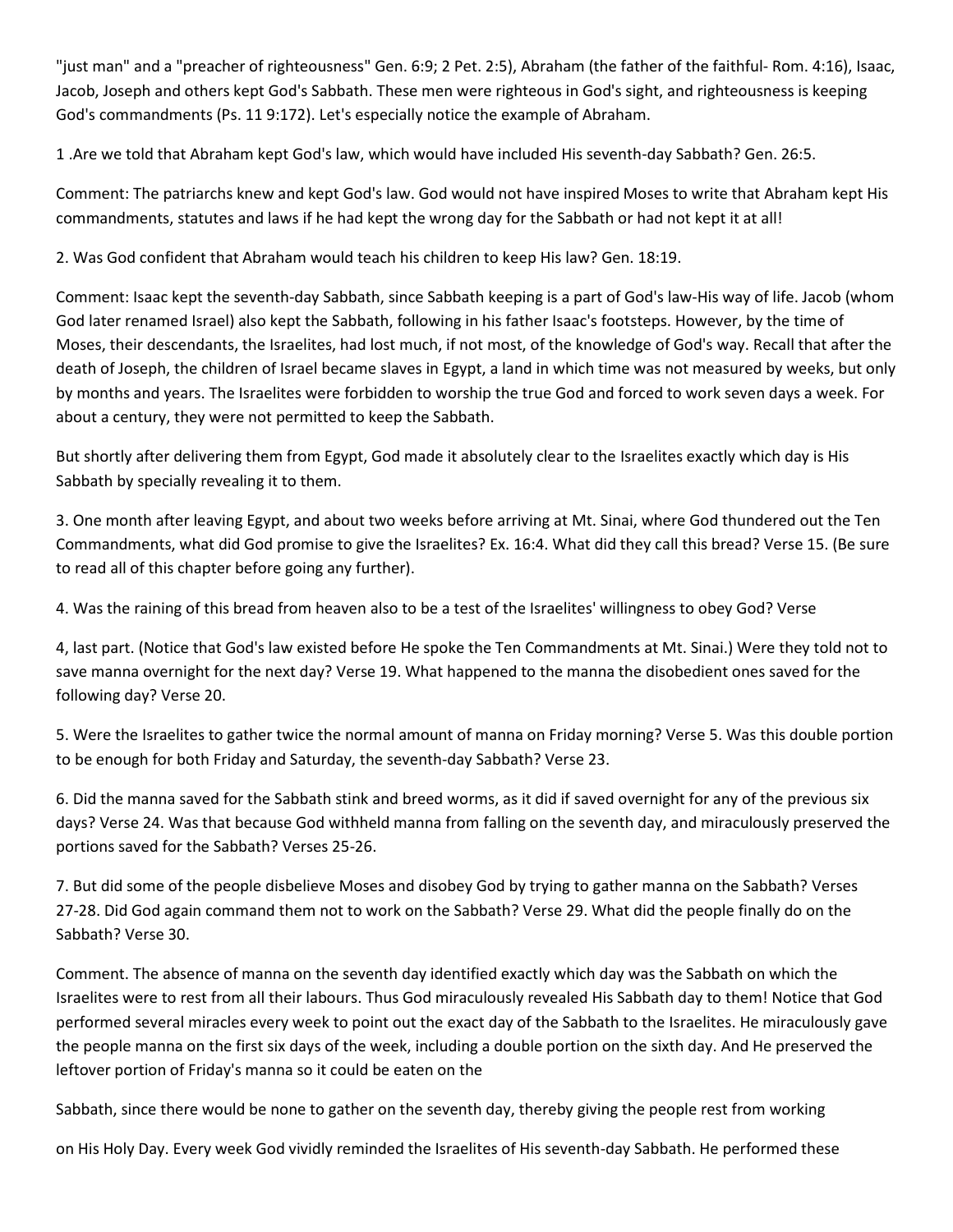miracles week after week for forty years (Ex. 16:35). This clearly shows how important Sabbath keeping is to God!

### A SIGN OF IDENTIFICATION

God has a special sign that identifies His people. That sign of identification is His holy Sabbath day. Let's understand how it identifies true Christians today.

1 . In addition to commanding the Israelites to keep the Sabbath, revealing by the miracles of manna which day it is, and shortly thereafter including it as one of the Ten Commandments, did the One who later became Jesus Christ make Sabbath keeping an additional and separate covenant or agreement with His people? Ex. 31:12- 16, especially verse 16. Was this covenant to be binding forever? Verses 16-17.

2. Was the Sabbath to be a "sign" between the Creator and His people? Verses 12-13, 17. Would He sanctify-set apart for a holy use-the Sabbath keepers? Verse 13, last part.

Comment. A sign identifies. A sign may advertise a business's name and the nature of the business. A sign may also proclaim certain other information. What knowledge does the Sabbath advertise? "That ye may know that I am the LORD" who "made heaven and earth" (Ex. 31:13, 17). The Sabbath identifies who the true God is. It is a reminder of the Creator of the heavens and earth! God wanted ancient Israel to be sure to remember that He is Creator, and Supreme Ruler over all His creation. So He singled out Sabbath observance as the one great sign by which they would always be reminded of who He is. But this special Sabbath covenant of Exodus 31 reveals that the Sabbath does more than identify the Creator. It is also a sign that identifies the true people of God: "That ye may know that I am the LORD that doth sanctify you" (verse 13). The Sabbath was to point out who they were-His chosen people. It was the one commandment that would make Israel especially stand out from all other nations. As stated earlier in this lesson, most people do not want to be identified as being different from the world. Most simply will not keep the Fourth Commandment unless they truly want to obey all of God's commandments. Therefore it is the crucial test of obedience today, just as it was to ancient Israel (Ex. 16:4), because it identifies those who have surrendered to God-who obey all of His commandments. And so God doubly commanded Sabbath observances by making it a separate covenant with His people after the covenant commonly called the Old Covenant (which included the Ten commandments) had been completed ratified, and put into force and effect. This special Sabbath covenant was to be an everlasting agreement. It was to be the sign that would identify the people of God of all generations, including "spiritual Israel" today-Spirit begotten members of God's Church.

3. Does the Bible reveal that a real Christian, regardless of race or nationality, is one who has become a spiritual Israelite-one of Abraham's "seed" through Jesus Christ? Gal. 3:28- 29, Rom. 4:16; Eph. 2:11-13, 19.

Comment. God made the special Sabbath covenant with Abraham's physical seed-the nation of Israel. It was to be obeyed throughout their generations. Today, all Spirit-begotten children of God-true Christians (Rom. 8:9)-regardless of race or national origin, have become Abraham's spiritual descendants, and therefore, keep God's Sabbath! They have been set apart ("sanctified"-Ex. 31:13) by God as His people.

However, most religious groups that profess to keep God's seventh-day Sabbath do not keep all of God's commandments. Therefore they are not part of the Church of God, which is composed of Spirit-begotten children of God. Jesus said that His disciples would keep all of His commandments (John 14:15, 21). And

God gives His Holy Spirit only to those who obey Him! (Acts 5:32). God's special Sabbath covenant reveals another important reason why true Christians keep His Sabbath today. Let's further understand why God wanted to sanctify the Israelites.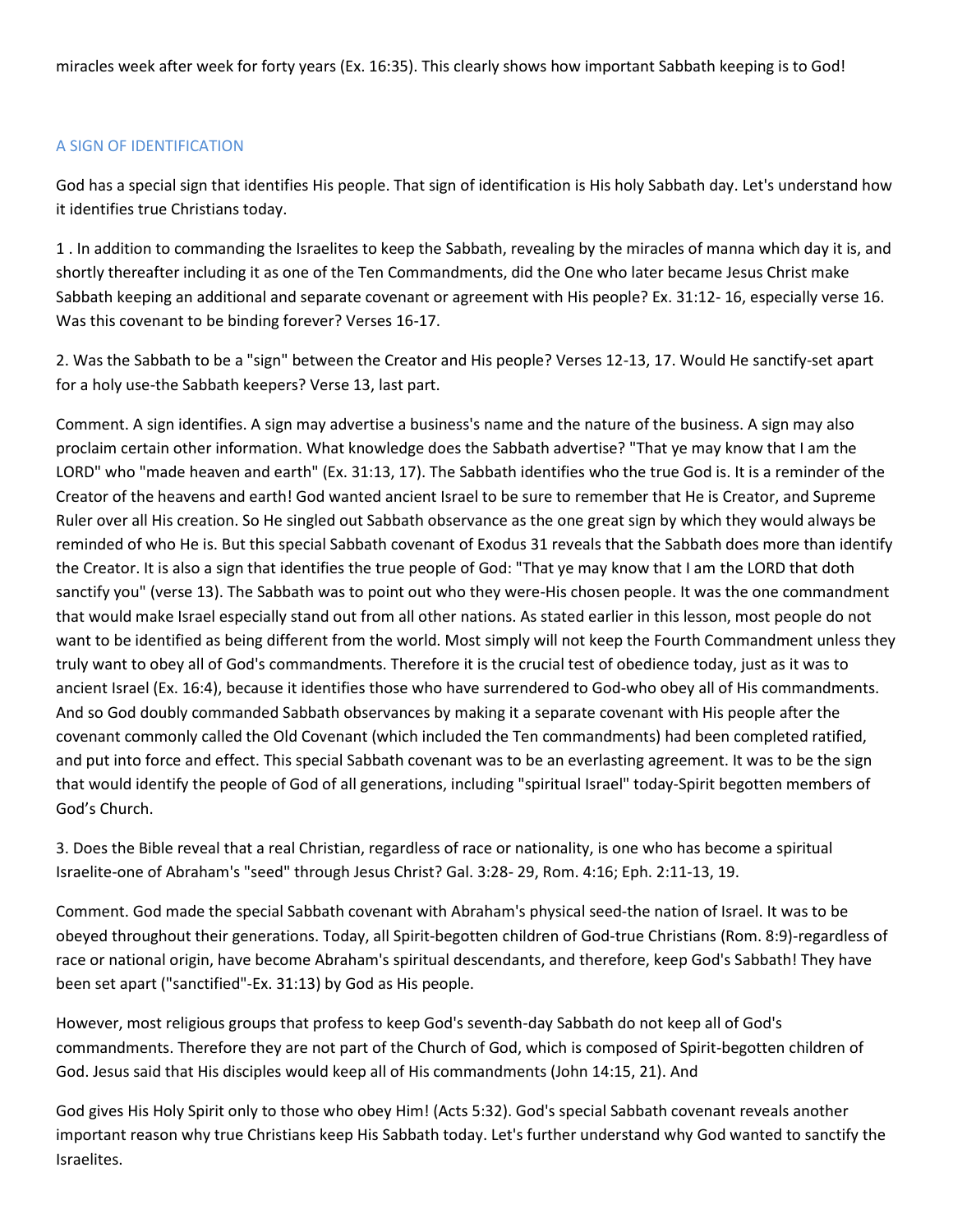4. What were the Israelites to become if they obeyed God? Ex. 19:5-6. Were they to set an example of obedience for the Gentile nations? Deut. 4:5-8.

Comment. Israel was to be set apart as a kingdom of priests and a holy nation. They, by their example of obedience, were to lead the Gentiles to obedience to God so they could also receive the blessings that would result from keeping God's law. God called the ancient Israelites out of slavery not only to fulfil His promises to the patriarchs, but also so that through the Israelites He could reveal Himself to the world-to show that He is the Creator and ruler of the universe-and to reveal His laws, commandments, promises and blessings to the rest of mankind! So the keeping of God's Sabbaths was to also be a sign that the Israelites were selected for this purpose.

5. Did the physical descendants of Abraham through Isaac become a holy nation and kingdom of priests? Ezek. 20:13. (Notice the word "rebelled".) Did they keep God's Sabbaths? Same verse.

Comment: The nation or Congregation of Israel was a physical type of God's spiritual Church today. Had the Israelites obeyed God, they would have become a holy nation, fit and able to teach other nations. But they failed to keep the Sabbath holy. Therefore they failed to remember the true Creator God and failed to become a holy people and a light to the world.

6. Today, for what special purpose are Spirit-begotten Christians-spiritual Israelites especially set apart from this present evil world? I Pet. 2:5, 9; Rev. 5:10; 20:6. Are they the light that ancient Israel failed to become? Matt. 5:14, 16.

Comment: As we learned in Lesson 16, the Israelites under the covenant of Sinai failed to respond to their calling because they did not have the Holy Spirit to help them recognize or understand this call and carry it out.

But we, if we are converted spiritual Israelites, do have the perception and power through the Holy Spirit to recognize our calling and obey God. It is we who keep God's Sabbath day holy and keep His commandments who will become God's "holy nation" and "kingdom of priests"! We will become this holy nation when we are born into the Kingdom of God at Christ's soon coming. Christ will then have made us "kings and priests" unto Himself and His Father (Rev. 1:6). As members of the ruling Family of God, we will be prepared to teach, serve and save the world throughout the Millennium and beyond!

### TRUE CHURCH KEPT GOD'S SABBATH

Jesus, our perfect example, kept the seventh-day Sabbath properly. So did the Church He founded. The example set by Christ and His apostles is recorded in the Bible for us to follow today.

1 .Did Jesus set an example of how we are to live? I Pet. 2:21; 1 John 2:6.

Comment: Jesus taught His disciples how to live the Christian way of life. He also showed how He, as Lord of the Sabbath (Mark 2:28), intended the Sabbath to be kept. And Jesus shows us today, by His recorded example and teaching, how the Sabbath is to be a great joy and blessing.

2. How do we know Christ kept the Sabbath? Luke 4:16, 31.

Comment: Jesus regularly attended religious services on the Sabbath day "as His custom was." He obeyed His own command to meet every Sabbath (Lev. 23:3). This is the day He would naturally have observed, because He is the One who made the Sabbath and ordained that it be kept holy!

3. Did the women who came with Jesus from Galilee observe the Sabbath a few days after He was crucified? Luke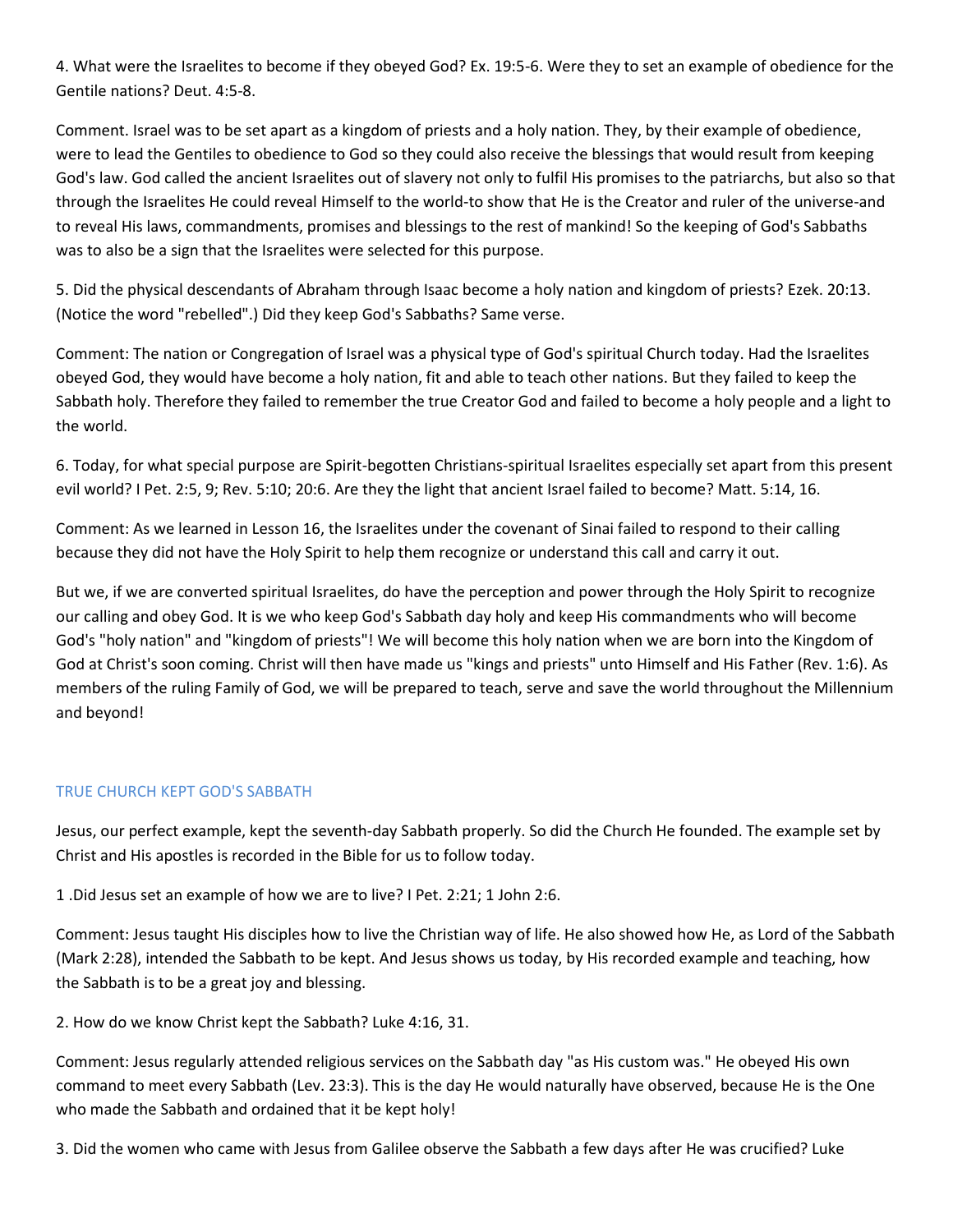23:55-56. Was the first day of the week (Sunday) still a regular work day? Luke 24:1.

Comment: Notice the words "according to the commandment" in Luke 23:56. Writing this account perhaps 30 years later, Luke knew the Sabbath commandment was still in effect.

4. Was it also the Apostle Paul's custom to keep the Sabbath? Acts 17:1-2. Did Paul keep the Sabbath because he felt like it, or because Jesus Christ dwelt in him through the Holy Spirit? Gal. 2:20. Does Christ's will remain the same forever? Heb. 13:8.

Comment: It is quite plain that the Apostle Paul observed the same day Christ did. And if Christ lives His life in us today through God's Spirit, we will also be keeping the same day Jesus kept-the seventh-day Sabbath!

5. Was the Apostle Paul specially taught by Christ in preparation of his ministry? Gal. 1:11-12, 17-18.

Comment: Christ trained Paul for his ministry to the Gentiles, apparently during the three years he was in Arabia. Had Christ done away with any of His Father's laws or changed the Sabbath to some other day, He certainly would have revealed it to Paul. But no changes were made. Paul taught the Church of God exactly what Christ taught him to preach, as the Bible clearly shows! Notice further.

6. Did Paul, even in a predominantly Gentile city, observe the seventh-day Sabbath? Acts 1 8:1-4, 6, 11.

Comment: For more than 18 months in Corinth, Paul laboured during the first six days of the work as a tentmaker. Then he preached every Sabbath-on Saturday, the seventh day! Notice how the Sabbath was regarded by Gentile converts in the early Church.

7. On one particular occasion Paul preached to both Jews and Gentiles on the Sabbath (Acts 13:14-42).

After the Jews left the synagogue, did the Gentiles ask Paul to preach to them again on the next Sabbath? Verse 42. On the next Sabbath, how many came to hear Paul? Verse 44

Comment: Notice that it was the practice of many Gentiles to meet with the Jews on the Sabbath. And because these Gentiles were interested in Paul's message, they asked him to speak about Jesus again on the very next Sabbath. Even though this would have been a good opportunity to do so, Paul, the apostle to the Gentiles, did not tell them to cease assembling on the Sabbath for worship!

If we could find even one text in the New Testament giving us as strong authority for Sunday observance as these do for Sabbath keeping, we would have Scriptural authority for observing the first day of the week. But it just isn't there! The phrase "first day of the week" is found eight times in the New Testament. But in not one of these eight texts is there found any authority for changing the seventh-day Sabbath to Sunday. (A future lesson will cover the details of how men, not God, changed the Sabbath to Sunday, the first day of the week.)

8. Since Paul followed the example of Christ who dwelt in him, what did he command the Gentile Christians at Corinth? I Corinthians. 11: 1. Did he command the Philippians to do likewise? Phil. 3:17.

Comment: Paul taught the converted, Spirit-begotten Gentile Christians to imitate his obedience to God, even as he imitated Christ's obedience. The Christian Gentiles of the early Church of God always assembled on the Sabbath day, just as Christ did while in the flesh, in order to keep the day God commands in His Word.

In like manner today, all Spirit-begotten children of God imitate Jesus Christ and the Apostle Paul by keeping the seventh-day holy!

9. What did Christ say that indicates His Church would still be keeping the Sabbath even at the time of the end, just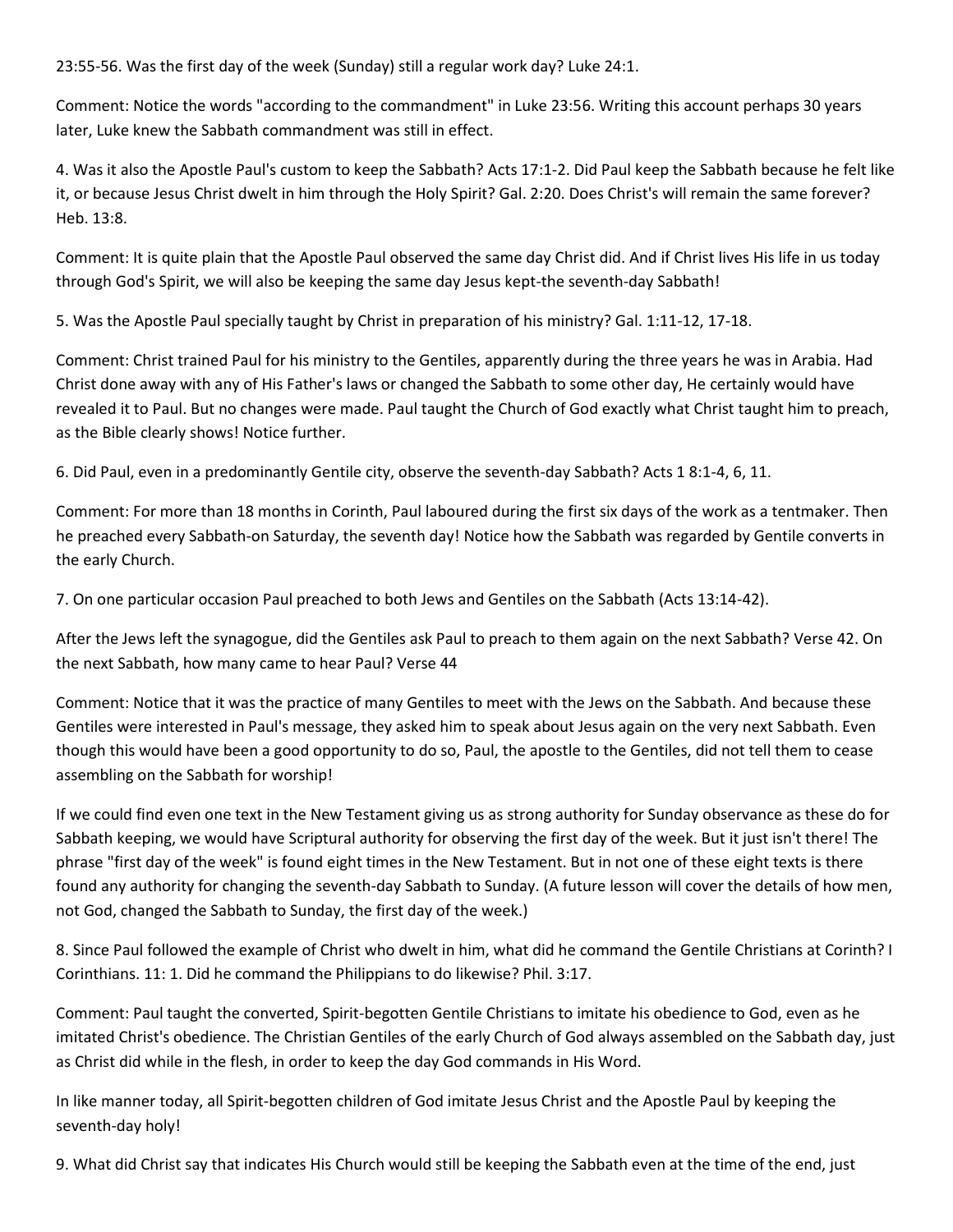before His Second Coming? Matt. 24:20.

Comment: Christ clearly shows here that His Church would continue to keep His Sabbath commandment.

The early Church of God fled from Jerusalem before the city was destroyed by the Romans in A.D. 70. True Christians were keeping the Sabbath at that time. But this prophecy is dual, and its main fulfilment is yet in the future. It shows that God's people will then still be keeping His Sabbath! For more than 1,900 years, God's true Church has continued to keep the commandments of God, including the seventh-day Sabbath! (Rev. 12:17; 14:12).

#### WEEKLY CYCLE REMAINS UNCHANGED

Would God set apart a certain day of the week, put His blessing on it, make it holy time, command that it be kept holy forever, and then let that holy time become "lost" so we would not know when to keep it today?Absolutely not ! God has seen to it that the knowledge of when to keep His holy Sabbath day has been preserved.

1 .What did God entrust the tribe of Judah-the Jews-to preserve? Rom. 3:1-2.

Comment: Paul shows that God used the Jews to preserve the Hebrew or Old Testament Scriptures ("oracles"). God caused the Jews to preserve this revealed knowledge for His New Testament, Spirit-begotten Church!

2. What did Jesus say that shows the Old Testament Scriptures had been preserved? Matt. 5:17-18; Luke 16:17; John 5:46-47.

Comment The Jews carefully preserved God's Word. Jesus plainly indicated it was intact in His day and dogmatically stated it would NEVER BE LOST! That of course, applies to the written word of God. They also preserved the weekly cycle and the true Sabbath day, but unfortunately departed from the calendar they kept at the time of Christ in the 4th century, so that now their annual festivals rarely fall on the correct day.

3. Can we be absolutely certain that the Jews preserved and observed the right day for the Sabbath up to the time Jesus lived? Luke 4:16.

Comment. Notice again that it was Jesus' "custom" to keep the same Sabbath day the Jews observed.

The One who made the Sabbath would not have been keeping the wrong day! Clearly the Jews at that time knew which day of the week was God's Sabbath. Notice also that Jesus gave His official approval of the Scriptures the Jews used by reading aloud from them in the synagogues on the Sabbath day! But could time have been "lost" between then and now? After the destruction of Jerusalem in A.D. 70, the Jews eventually migrated to all parts of the world. Throughout the Middle Ages, the Jews in China had no way of communicating with the Jews in Africa. Nor could the Jews in Europe communicate with other parts of the world. If the weekly cycle had been changed or mixed up, the Jews in one part of the world would be observing one day for the Sabbath, while the Jews in another part would be observing another day. But everywhere, in every nation on earth, we find that the Jews have always been observing the same day Jesus kept-the seventh day, Saturday! This practice of the Jews is proof that we have not lost the right day for God's Sabbath. Even though the Jews in general have lacked spiritual understanding and have disobeyed the Scriptures (John 7:19; Rom. 3:3-4), and although they became overly strict in keeping the Sabbath by adding many of their own customs and traditions, the Jews have faithfully retained the knowledge of the correct day for God's Sabbath.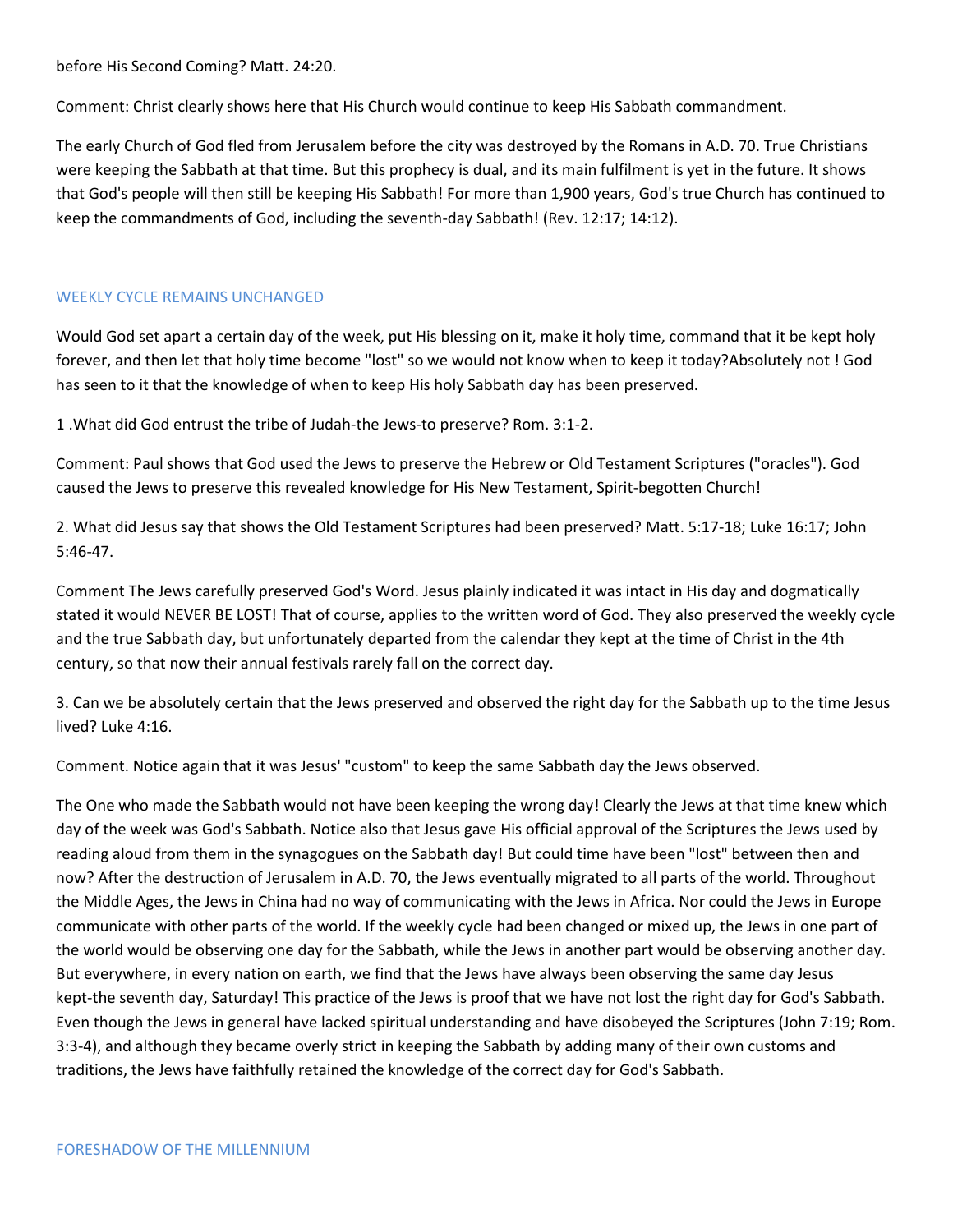God has ordained a period of 7,000 years in which to accomplish His spiritual creation of mankind. The time pattern for God's little-known plan is revealed in the first two chapters of Genesis. It is the seven-day week.

Besides being a memorial of creation and an identifier of the Creator and His Spirit-begotten children, the Bible shows that the weekly Sabbath is a type or foreshadow of the coming millennial "Sabbath"-the seventh millennial "day" in God's 7,000-year "week" for the working out of His plan for mankind. Let's understand.

1. Is a thousand years as a "day" to God, and vice versa? 2 Pet. 3:8. Is the time Christ and the resurrected saints will rule over the earth specifically called a thousand years? Rev. 20:4-6.

Comment: In God's plan for man, a day is as a thousand years, and a thousand years of human civilization is as one day in His planned "week' of seven 1,000-year "days" ! God intended the weekly Sabbath day to foreshadow or picture the coming 1,000-year period known as the Millennium. ("Millennium" literally means "thousand years.") The Millennium will be a time of rest and peace for the entire world-a 1000-year "Sabbath" of rest from Satan's influence and the resultant discontent, strife and warfare. It is during this thousand-year Sabbath that the knowledge of God's great purpose for mankind will spread throughout the world (Isaiah. 11:9). All mankind then living will be taught God's ways and given the opportunity to be begotten by God's Spirit, and the vast majority will eventually be born into the Family of God. The first six days of creation week clearly correspond to the 6,000-year period of human civilization that we are now nearing the end of. Since Adam chose to follow Satan's way of "get" instead of God's way of "give," God has allotted mankind 6,000 years in which to learn that disobedience to Him results in nothing but suffering and death! God has permitted Satan to exercise dominion over mankind for 6,000 years. "Six thousand years," God said in effect to Satan, "you may labour and do all your work" -in this case Satan's work of deception and influencing man to sin- "but the seventh thousand-year period is My Sabbath; in it you will not do any work" (compare with Exodus 20:9-1 0). Thank God we are near the end of the six working "days" allotted to Satan. God's thousand year "Sabbath" is about to begin!

### SABBATH PICTURES THE KINGDOM OF GOD

In Hebrews 3 and 4, Christians are exhorted to continue keeping the seventh-day Sabbath in light of an interesting and important analogy. A comparison is drawn between ancient Israel's entrance into the Promised Land and the Christian's entrance into the Kingdom of God We need to understand and be sure we're heeding God's warning!

1 .What does God warn all His Spirit-begotten children about entering His "rest" ? Heb.3:7-13,16-19; 4:1-2.

Was rebellion, especially Sabbath breaking, the reason God did not allow an entire generation of Israelites to enter His " rest"? Ezek. 20:12-13, 15-16.

Comment: The word "rest" in the mentioned verses in Hebrews is translated from the Greek word katapausin, which is defined as "rest" or "place of rest'. As used in Hebrews 3:1 and 18, it denotes the ancient Israelites' rest from their wanderings in the wilderness by entering the Promised Land.

The "rest' Israel finally entered (Josh. 1: 1 3) is symbolic of the Christian's spiritual "rest' (Heb. 4: 1) of entering (being born) into the divine Kingdom or Family of God and living forever! The Israelites were headed toward the Promised Land, even as God's Spirit-begotten children today (spiritual Israelites) are aiming at the goal of entering God's Kingdom. But because Israel had become rebellious and polluted God's Sabbaths during their 40 years of wandering in the wilderness, God did not allow the generation of adults that came out of Egypt to enter the Promised Land.

2. Was it primarily because of their unbelief that the Israelites disobeyed, and therefore were prevented from entering God's "rest" for them-the land of Canaan? Heb. 3:19; 4:1-2.3.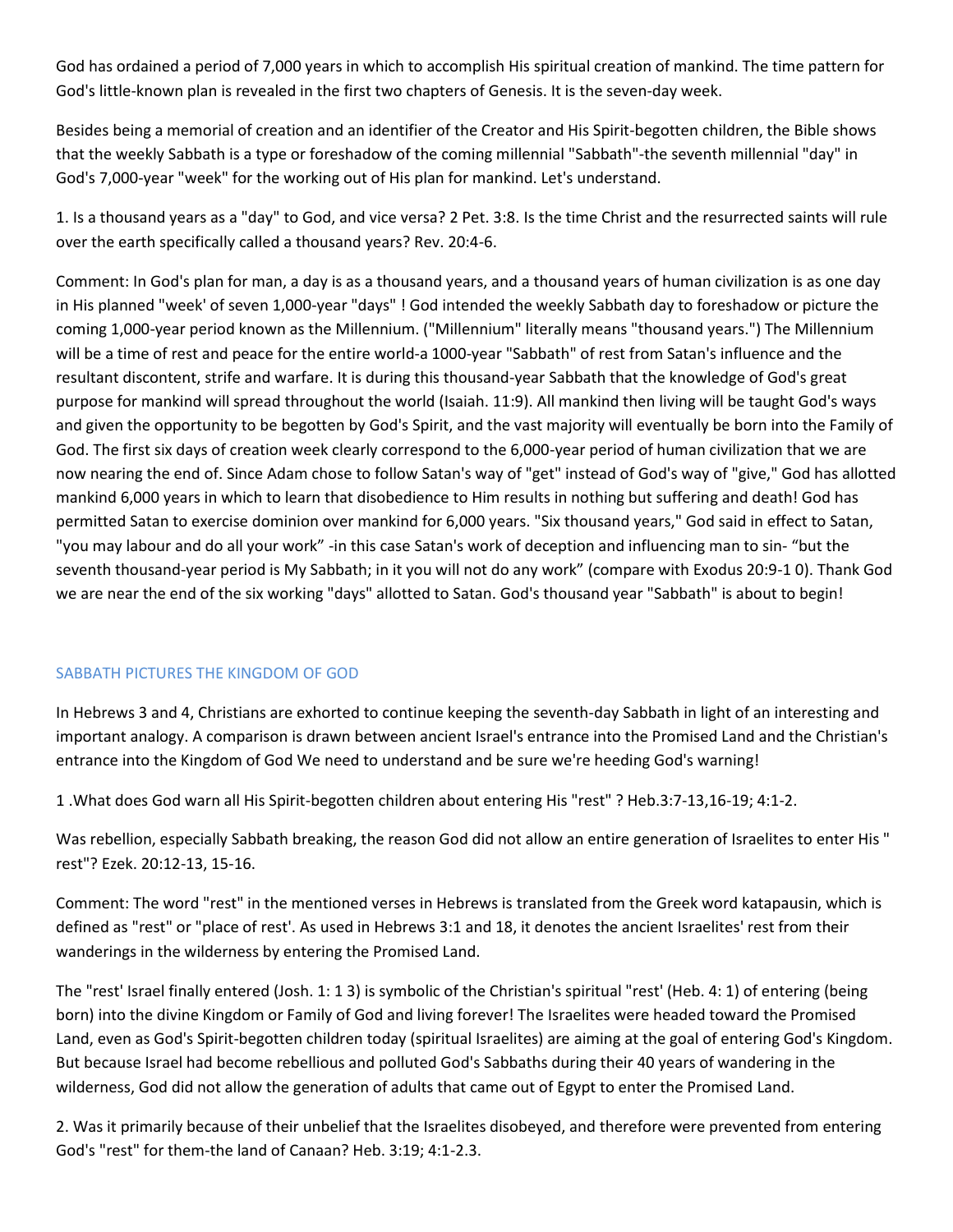Comment: Because the Israelites did not believe God, they "hardened their hearts". They profaned God's Sabbaths even though He had made Sabbath keeping the very test of their obedience (Ex. 16:4). Therefore God said of that generation, "They shall not enter into my rest" (Heb. 3:11). And none of that generation, except faithful Joshua and Caleb, entered the Promised Land. But the next generation born during the 40 years in the wilderness, and those under 20 years of age at the Exodus, did enter with those two men. God had originally promised this land to Abraham and his descendants and, whether or not the Israelites obeyed, God was bound to keep his promise.

3. If New Testament Christians believe and obey God, may they enter their "rest"-eternal life in God's Kingdom? Heb. 4:3, first nine words. What does Hebrews 4:4 refer to? Gen. 2:1-3.

Comment: Hebrews 4:4 plainly speaks of God's rest after finishing His work of creation. This verse refers directly to the first weekly Sabbath day as a type of the "rest" chapters 3 and 4 in Hebrews are speaking of.

And so the Sabbath day was symbolic of God's "rest" for ancient Israel-the Promised Land they entered. And both are symbolic of true Christians entering the Kingdom of God at Christ's return!

4. Will God's Spirit-begotten children be keeping His Sabbath day as a weekly foreshadow of their future "rest" in His Kingdom? Heb. 4:9-10.

Comment: The meaning of verse 9 has been obscured by the word "rest" in the Authorized Version.

Everywhere else in Hebrews chapters 3 and 4 the word "rest" is translated from the Greek word katapausin.

However, in verse 9 of chapter 4, "rest" is translated from Sabbatismos, which literally means "keeping of a

Sabbath"! Most English translations have correctly translated Hebrews 4:9. Even the margin of the Authorized Version renders it: "There remains therefore a keeping of a Sabbath to the people of God." The Moffatt translation renders this verse: "There is a Sabbath-Rest, then, reserved still for the People of God." The Lamsa translation really makes it clear: "it is therefore the duty of the people of God to keep the Sabbath." So there still remains a sabbatismo-the KEEPING of the Sabbath day-for God's people today. And Spirit begotten Christians (spiritual Israelites) will enter the future "rest" (katapausin) of God's Kingdom even as they now keep the weekly Sabbath, which points to it! But why would the Kingdom of God be pictured as a "rest"? Because being a divine member in God's Family will be a rest from sin. When born of God's Spirit, we will be free of our present struggles against sin. We will then possess the fullness of the mind and character of God and thus be able to remain sinless forever! (I John 3:9). And when born into God's Kingdom-when we become eternal members of God's divine Family-we will each possess the same kind of gloriously radiant and powerful spirit body that Christ and the Father now have. We will no longer be limited by our present weak, mortal bodies that tire so easily. We'll then possess the capacity for tireless, never-ending accomplishment (Isaiah. 40:28, 31). This is what we can look forward to when we enter God's "rest"-when born into the eternal Family of God!

### RESULTS OF POLLUTING GOD'S SABBATH

The Sabbath is so important to God that He included Sabbath keeping as one of His Ten Commandments-as part of the first four, which explain what our relationship to God should be. Let's understand just how important Sabbath keeping really is in God's sight.

1. After delivering His people Israel from slavery in Egypt, did God promise them tremendous blessings if they would keep His commandments? Read Leviticus 26:3-12. Which commandments did God specifically mention? Verses 1-2. How else would God bless Israel for obedience to Him? Read Deuteronomy 28:1-13.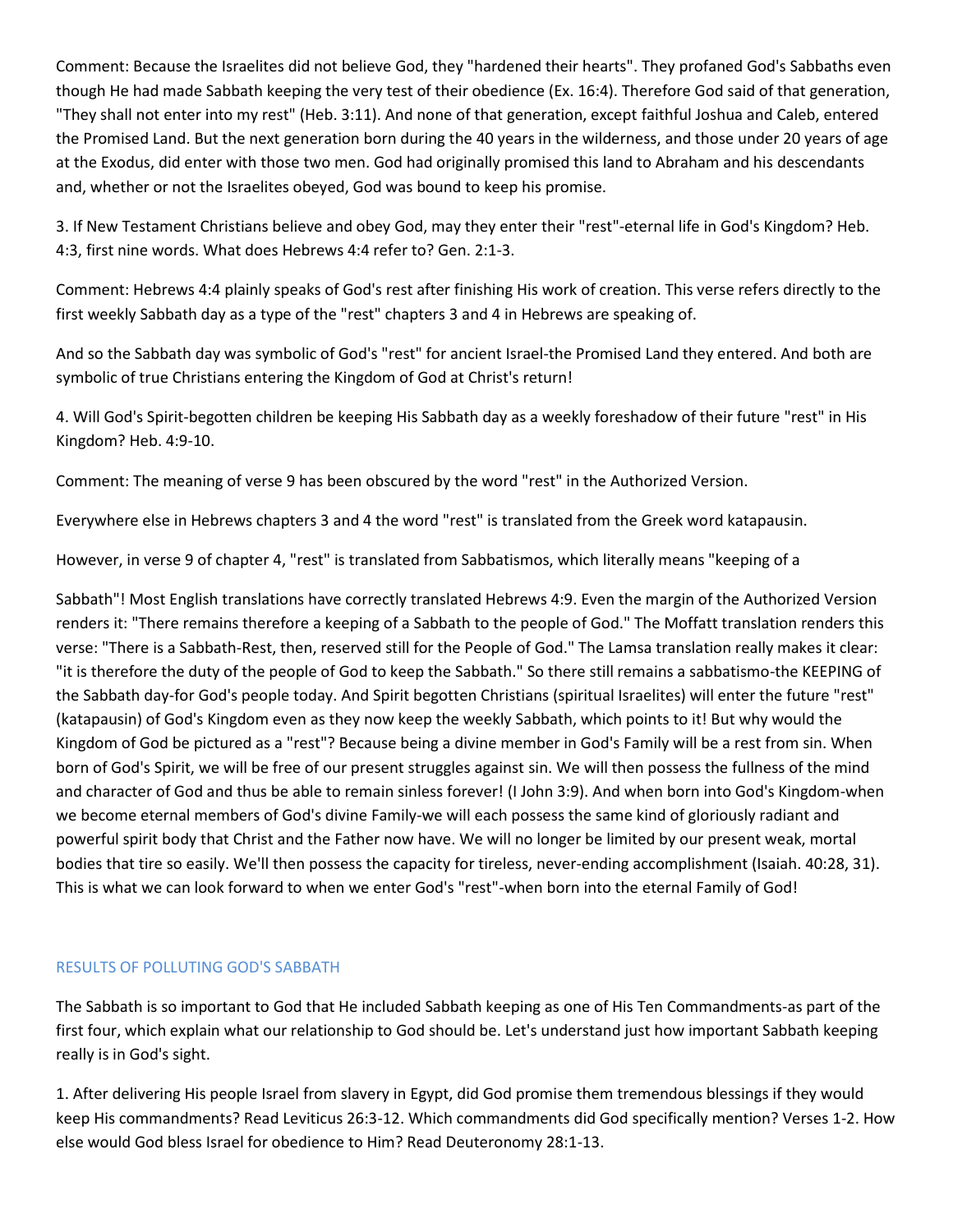2. But what terrible curses would result it the Israelites would not keep God's commandments? Read Leviticus 26:14-39. Was national defeat and captivity one of the curses? Verses 31-33, 38-39.

What else would God do to the Israelites if they would not obey Him? Read Deuteronomy 28:15-68.

Comment: God warned that tragic curses would befall the people if they would not keep His commandments, especially the Fourth, which was the great sign identifying Him as their God and them as His chosen people!

3. Did the House of Israel obey God? 11 Kings 17:16-17. What did God eventually do to the people because of their disobedience? Verse 18. Were they removed to a foreign land? Verse 23.

Comment: In the days of their last king, Hoshea, the northern ten tribes were invaded by Assyria, conquered, removed from their land and made slaves. The reason for the punishment was the same reason God punished Israel in the wilderness-for rebelling against Him, and specifically for polluting His Sabbaths !

(Review Ezekiel 20:12-24). They also committed idolatry which would not have happened had they kept the Sabbath.

4. But the House of Judah also polluted God's Sabbaths and therefore came under His curse. More than100 years after the House of Israel went into captivity, what did God do to Judah for not keeping His holy Sabbaths? 2Chron. 36:5-7, 16-19, 21. What happened to those who were not killed? Verse 20.

Comment: The sacking and destruction of Jerusalem by King Nebuchadnezzar of Babylon, and the captivity of those who survived, was the fulfilment of God's warning to Judah (Jeremiah. 17:21-25, 27). God was patient with the Houses of Israel and Judah, but after their persistent disobedience, He finally allowed them to be militarily defeated and taken in captivity!

5. Was Nehemiah well aware that the main reason Judah had been punished was for breaking God's Sabbath, which the Jews were beginning to profane again in his day ? Nehemiah. 13:15, 17-18.

Comment: The punishments that befell ancient Israel and Judah were types of the same punishments prophesied to befall their modern descendants, who will be punished for the same sins - Sabbath breaking and idolatry.

#### GREAT BLESSINGS FOR OBEDIENCE

When God made the Sabbath by resting on the seventh day of creation week, He intended His holy Sabbath to be a blessing to all mankind. Not only would people be refreshed physically by keeping God's commanded rest day, they would also be blessed materially and spiritually.

I. Does God promise to bless the individual who keeps His Sabbath? Isaiah. 56:1-2. What did Jesus say a true Christian will inherit? Matt. 5:5. What does He, as Lord of the Sabbath, promise those who keep His Sabbath properly? Isaiah. 58:13-14.

Comment: The "heritage of Jacob" is the inheritance God originally promised to Jacob's grandfather righteous Abraham. God promised us- if we have become Abraham's obedient spiritual "seed" through

Christ (Gal. 3:16, 29) - eternal inheritance of the earth (Romans 4:13), as well as great spiritual blessings!

Let's notice further.

2. Recall the tremendous physical blessings God promised the ancient Israelites if they would keep His Sabbath and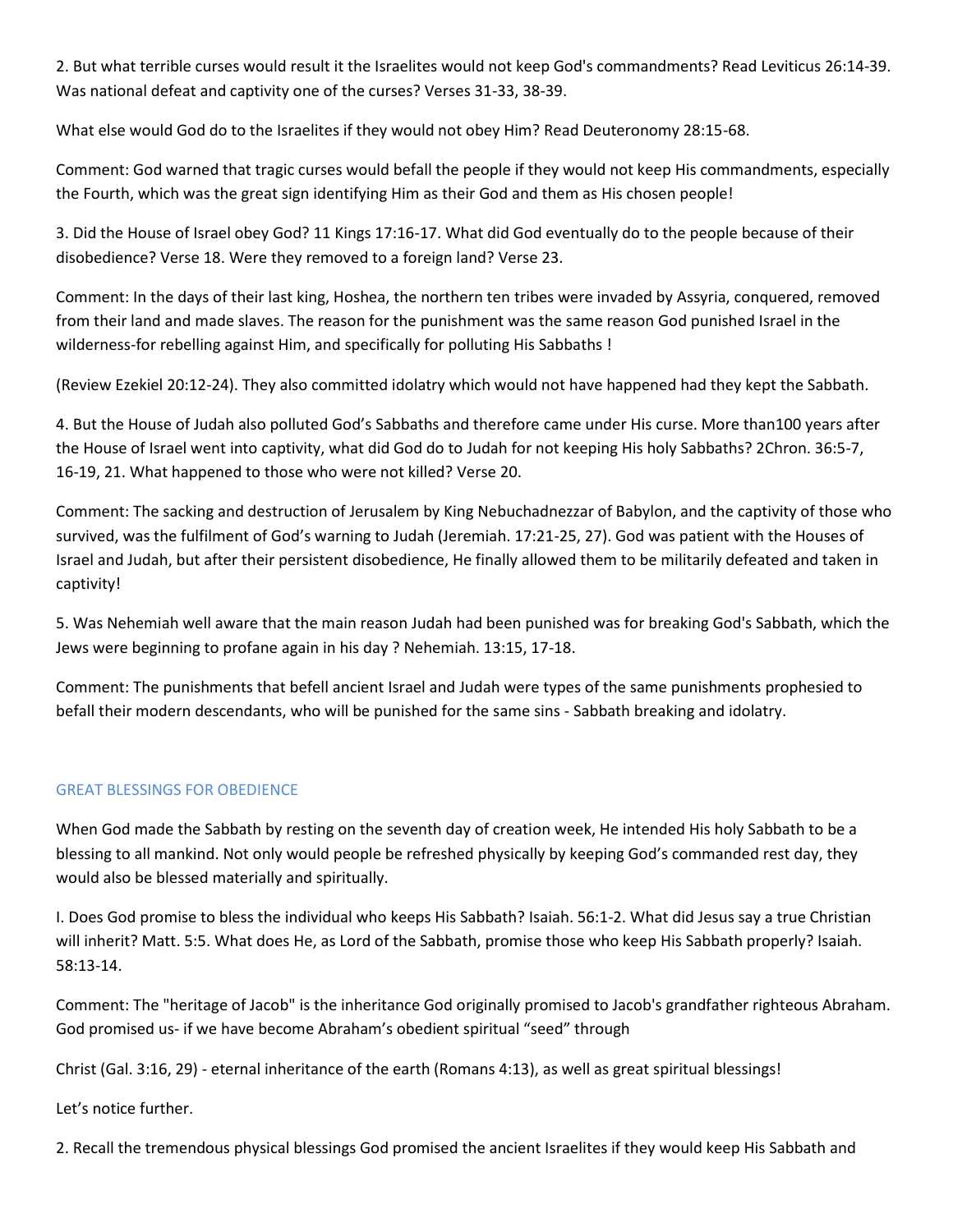other commandments. Are the Blessings of Leviticus 26:11-12 also promised to Spirit-begotten Christians? 2Cor. 6:16-18. Upon what conditions? Verse 17.

Comment: These blessings are clearly conditional both for the ancient Israelites and for spiritual Israelites-God's Church today. God's blessings come as a result of obedience to Him, not rebellion or apathy.

Verse 18 shows us one of the greatest of God's blessings: becoming Spirit-born members of the divine Family of God! Those who obediently keep God's Sabbath spiritually draw closer to their Creator. They are reminded of and grow in the understanding of God's great purpose for them. They are cooperating with God in perfecting the spiritual character He is creating within them in preparation for their eventual birth into His Family.

3. In the very next verse, what is the Apostle Paul's exhortation to all Christians, which they must follow before they can receive God's spiritual blessings? 2 Corinthians. 7:1

4. What name does God promise to give those who obey Him, faithfully observing His Sabbath every week? Isaiah. 56:4-6. Will God make them His joyful Sons with positions of ruler-ship in His own house, His Temple-the seat of His world government? Verse 5 and the first part of verse 7; also Revelation 3:12.

Comment: God specifically promises that if we do not pollute His Sabbath, but keep it as He commands, we will inherit an everlasting name-the family name GOD! Our incredible potential, as we learned in God's Word through previous lessons, is to become sinless, powerful, Spirit-born members in God's divine Family! Our spiritual birth into God's Family will make us SPIRIT BEINGS like the Father and Jesus Christ! Tremendous spiritual blessings await those who have the sign of obedience to God that distinguishes them-sets them apart-as ones destined to inherit God's incomprehensible riches-glorious eternal life filled with never ending joy and accomplishment in the universe ruling Kingdom of God!

### THE FAITH TO OBEY

Keeping the Sabbath sometimes requires considerable faith. It is not always easy to obey God in a world that lives diametrically opposite to God's way. But as we have just seen, the blessings are very great for those who have the courage to step out in faith and obey God, regardless of any pressures or seemingly insurmountable obstacles that appear to be presenting them from keeping the seventh-day Sabbath.

Let's review a few facts about the help God promised to give us if we sincerely desire to obey Him in all things.

1. Does God plainly show that we must have faith before He will give us eternal "rest" membership in His Kingdom? Heb. 4:1-3, 6. (Notice the words "faith" in verse 2, "believed" in verse 3 and "unbelief" in verse 6).

Comment: "Unbelief" is a lack of faith, resulting in disobedience to God. We are exercising faith when we obey God by resting on His Sabbath day. Notice further.

2. Must obedience accompany one's faith to make it acceptable to God? Rom. 3:31. Also read James 2:14- 26. How does one demonstrate his faith? James. 2:18. What does one's faith become if not accompanied by works? Verses 17, 20, 26.

3. What further encouragement are Christians given about entering God's eternal "rest"? Heb.4:10-11. Where may they go for the help-the faith-needed to obey God? Verses 14-16.

Comment: This whole chapter is about keeping God's Sabbath. And it closes by telling us to go to Christ for the help we need in overcoming all obstacles in our path that may be hindering us from obeying God.

4. Is the faith through which we are to please God and receive salvation a gift from God? Eph. 2:8. Is this faith an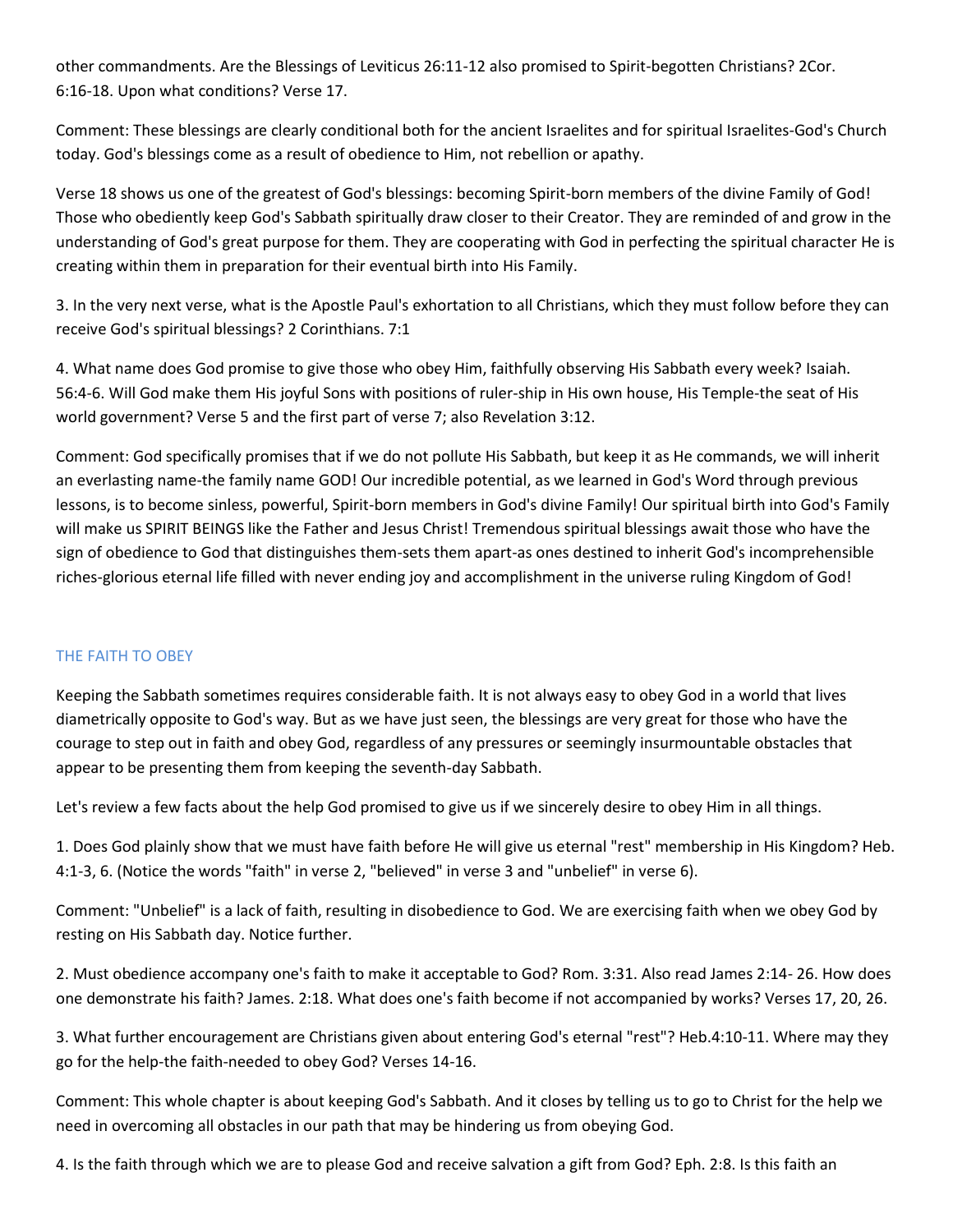attribute of the Holy Spirit that all true Christians must possess? Gal. 5:22. Whose faith, in reality, is it? Rev. 14:12.

Comment: In Revelation 14:12 is a description of the true Church of God. Those in God's Church have the "faith of Jesus". It is not just their faith in HIM, but HIS faith placed in them and acting in them!

God's Spirit can impart to your mind real saving faith. That faith-the very faith of Jesus Christ by which He Himself obeyed God-will enable you to obey God! (Be sure to review in Lesson 12 the section "You Can Overcome!" It explains in much greater detail the faith necessary to obey God, and how we can receive it).

#### REJOICE IT'S GOD'S SABBATH DAY!

1. Is the keeping of God's Sabbath commandment a grievous burden to Christians? I John 5:3.

Comment: God's Ten Commandments, including the Fourth, are a blessing to keep, not a burden!

Through a complete misunderstanding of the Scripture is a great curse to mankind! Let's completely dispel this myth.

2. Was man made for the Sabbath, or was the Sabbath made for man? Mark 2:27.

Comment: The Sabbath, as we have learned, is holy time. Yet, it was made for man to be a great BLESSING to all mankind. The Sabbath is one of the greatest blessings the Creator has bestowed upon the human family! The true observance of the Sabbath would keep man in contact with God. Without that contact, he cannot know the tremendous purpose for his existence or understanding the law that govern success in life. He is cut off from the understanding of what he is, where he is going and how to get there. However, as a result of God having caused the House of Judah to be taken into Babylonian captivity for polluting His Sabbaths, many of the Jews who were allowed to return to Jerusalem by Cyrus, king of Persia, became very strict in observing the Sabbath. Therefore the Pharisee of Jesus' day had a list of about 65 activities defined as "work" that they prohibited. These uninspired prohibitions made Sabbath observance a "yoke of bondage." These additions went far beyond the spirit and intent of the Fourth Commandment. Jesus Christ rebuked the self-righteous Pharisees for their traditions and swept those human regulations aside!

3. Did Jesus show it is permissible to obtain food on the Sabbath if one is hungry Matt. 12:1-8; Mark 2:27. How did He show it was lawful to do good on the Sabbath? Mark 3:1 4. Did the Lord of the Sabbath acknowledge that it was proper to rescue an animal that had fallen into a ditch on the Sabbath, and thus by implication handle other genuine emergencies that cannot wait until after the Sabbath to be resolved? Luke 14:5; Matt. 12:9-13. Could one water an animal, and by implication feed it, on God's day of rest? Luke 13:10-17, especially verse 15.

Comment: God wants us to use honest, sound judgment in applying the spirit an intent of what we can or should not do on His Sabbath day. Christ taught balance and wisdom and having the right attitude in observing the Sabbath. The Jews, steeped in physical rituals, could not understand the spiritual application of the Sabbath commandment. They would rescue an animal from a ditch on the Sabbath, but condemned Christ for healing an unfortunate human being on that day! By adding their own traditions and interpretations, they had made the Sabbath a burden to keep.

4. Should we pursue our own interests and pleasures on the Sabbath? Isaiah. 58:13.

5. The Sabbath belongs to God. He made this 24-hour period holy time Employment, shopping, mowing the lawn and home maintenance are to be done on the previous six days of the week. Neither is the Sabbath the appropriate time for indulging hobbies, sports and other special interests. Such activities take our minds away from God and the entire purpose for His Sabbath.